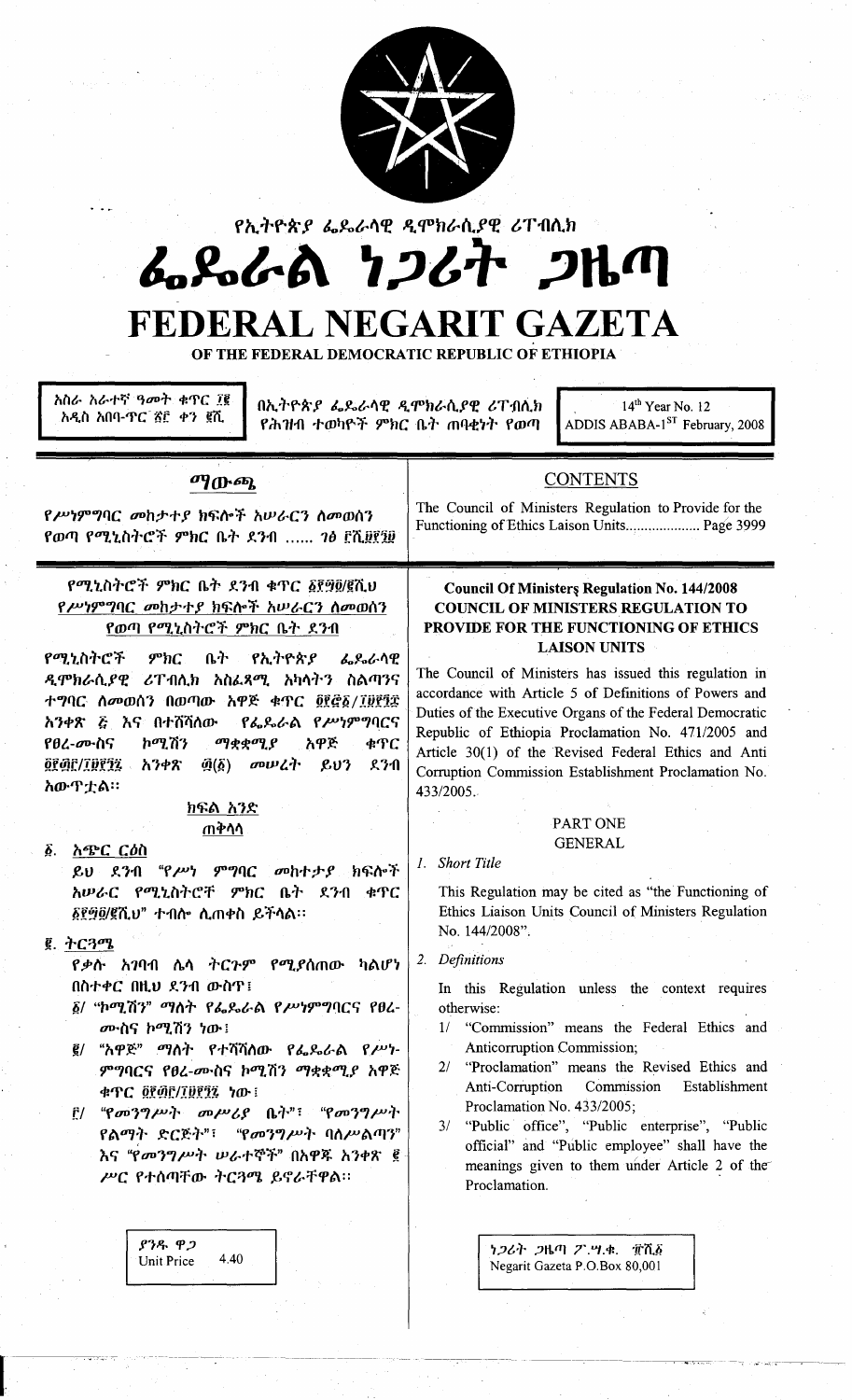## ክፍል ሁለት የሥነምግባር መከታተያ ክፍሎች

#### መቋቋም Ë.

በመንግሥት መሥሪያ ቤቶችና በመንግሥት የልማት ንዳዮችን  $P$  $P$  $P$ - $P$  $P$  $P$  $Q$ ድርጅቶች ውስጥ ስየመሥሪያ ቤቶቹና የልማት የ*ሚያ*ስተባብሩና ድርጅቶቹ የበላይ ሃላፊዎች የሚያማክሩ የሥነምግባር መከታተያ ክፍሎች በአዋች አንቀጽ ኛ፬ (፩) መሠረት ይቋቋማሱ።

ዓላማዎች Ô

> የሥነ ምግባር መከታተያ ክፍሎች የሚከተሱት ዓላማዎች ይኖሯቸዋል።

- ፩/ ሥራተኛውን በፀረ ሙስና ትምህርቶች፣ በሥራ  $\mu$ ''-ምግባ $C$ ዲሲፒሲን፣  $\theta$  and  $\theta$ กบาหา አገል ጋይነትና በሃላፊነት ስሜት በማነጽ የነቃና ሙስናን ሲሽከም የማይችል ሥራተኛ እንዲፌጠር ጥረት የማድረግ፤
- ፪/ በየመሥሪያ ቤቶቹና የልማት ድርጅቶቹ የሙስና ወንጀልንና ብልሹ አሠራርን የመከሳከል፤
- ፫/ የሙስና ወንጀልና ብልሹ አሰራር እንዲ*ጋ*ለጥ፣ በአጥፊዎች **እንዲመረመርና** ሳይ ተገቢው እርምጃ እንዲወሰድ ጥረት የማድረግ።

## ሯ. አቋም

- ፩/ የሥነ ምግባር መከታተያ ክፍል በሥነምግባር መኮንን የሚመራ ሆኖ እንደአስፌሳጊነቱ ሴሎች ሠራተኞች ይኖሩታል።
- ፪/ መሥሪያ ቤቱ ወይም ድርጅቱ ቅርንጫፎች ካሉት እንደአስፌሳጊነቱ የቅርንጫፍ የሥነምግባር መከታተያ ክፍሎች ይቃቋማስ።

## 7. ተጠሪነት

- ምግባር  $\tilde{\mathbf{Q}}$ /  $P^{\mu\nu}$ መከታተያ ክፍል ተጠሪነት መሥሪያ  $\beta$ መንግሥት <u>ስሚመለከተው</u> ቤት ወይም የመንግሥት የልማት ድርጅት የበላይ ኃሳፊ ይሆናል።
- *፪/ የቅርንጫፍ የሥነ* ምግባር መስታተያ ክፍል ተጠሪነት ወይም ስመስሪያ  $0 - F$ ለልማት ድርጅቱ ቅርንጫፍ ሃሳፊ ይሆናል።
- $(\vec{g})$  የተደነገገው ፫/ በዚህ አንቀጽ ንዑስ አንቀጽ የሥነምግባር ቢኖርም የቅርንጫፍ መከታተያ ከዋናው መስሪያ ቤት  $P^{\mu\nu}P^{\nu\sigma}P^{\sigma}P^{\sigma}$ ክፍል ክፍል ツツブ・ソイト መከታተያ  $2C$  $P^{\mu}$ ይኖረዋል።

## ② ナツりムート

የሥነ ምግባር መከታተያ ክፍል፣

- ፩/ የመሥሪያ ቤቱ ወይም የልማት ድርጅቱ የሥራ ኃላፊዎችና ሠራተኞች የፀረ-ሙስና ፖሲሲዎች፣ የፀረ-መ∙ስና ህን ች፣ ደንቦችና መመሪያዎች፣  $\mu$ <sup>19</sup>°90C ፣ የመልካም የሙስና አስከራ ንጽታዎችና **7.71**  $7340$ **እንዲዳብር ያደርጋል**፤
- ህን ች፣ ፪/ የፀረ-*σ*ውስና ፖሊሲ*ዎች*፣ የፀረ-መነስና  $\beta$   $\sigma$   $\mu$   $\lambda$   $\beta$ ቤቱ ወይም የድርጅቱ ደንቦችና መመሪያዎች መከበራቸውን ይከታተሳል ! ስስአፌጻጸማቸውም  $\beta$ <sub>*m* $\mu$ </sub> ቤቱን ወይም የልማት ድርጅቱን የበላይ ኃላፊ *ያማክ*ራል፤

## **PART TWO ETHICS LIAISON UNITS**

#### $3<sub>1</sub>$ Establishment

Ethics Liaison Units shall be established in public offices and public enterprises the duty of which shall be to coordinate ethical issues and advise the heads of the public offices and public enterprises as provided under Article 24 (1) of the Proclamation.

#### $\ddot{4}$ . **Objectives**

Ethics liaison Units shall have the objectives to:

- 1/ endeavor to create public employees who do not condone corruption by promoting ethics and anticorruption education. work discipline, professional ethics, consciousness of serving the public and sense of duty among employees:
- $2/$ prevent corruption and impropriety in public offices and public enterprises;
- 3/ endeavor to cause acts of corruption and impropriety be exposed and investigated and appropriate actions are taken against the perpetrators.

#### $5<sub>1</sub>$ Organization

- 1/ An Ethics Liaison Unit shall be headed by an ethics officer and may have the necessary staff.
- 2/ Where the public office or public enterprise has branch offices, branch Ethics Liaison Units shall be established as may be necessary.

#### 6. Accountability

- 1/ An Ethics Liaison Unit shall be accountable to the head of the respective public office or public enterprise.
- 2/ A branch Ethics Liaison Unit shall be accountable to the respective branch head of a public office or public enterprise.
- 3/ Notwithstanding the provisions of sub-article (2) of this Article, branch Ethics Liaison Unit shall have working relations with its respective Liaison Unit' at the head office.

#### $7<sup>1</sup>$ **Functions**

An Ethics Liaison Unit shall:

- 1/ raise the awareness of officers and staff of a public office or public enterprise on anticorruption policies, anti-corruption laws. regulations and directives, good conduct and harmful effects of corruption:
- 2/ follow up the observance of anti-corruption policies, anti-corruption laws and rules and procedures of the public office or public enterprise; and advise the head of the public office or the public enterprise on their implementation;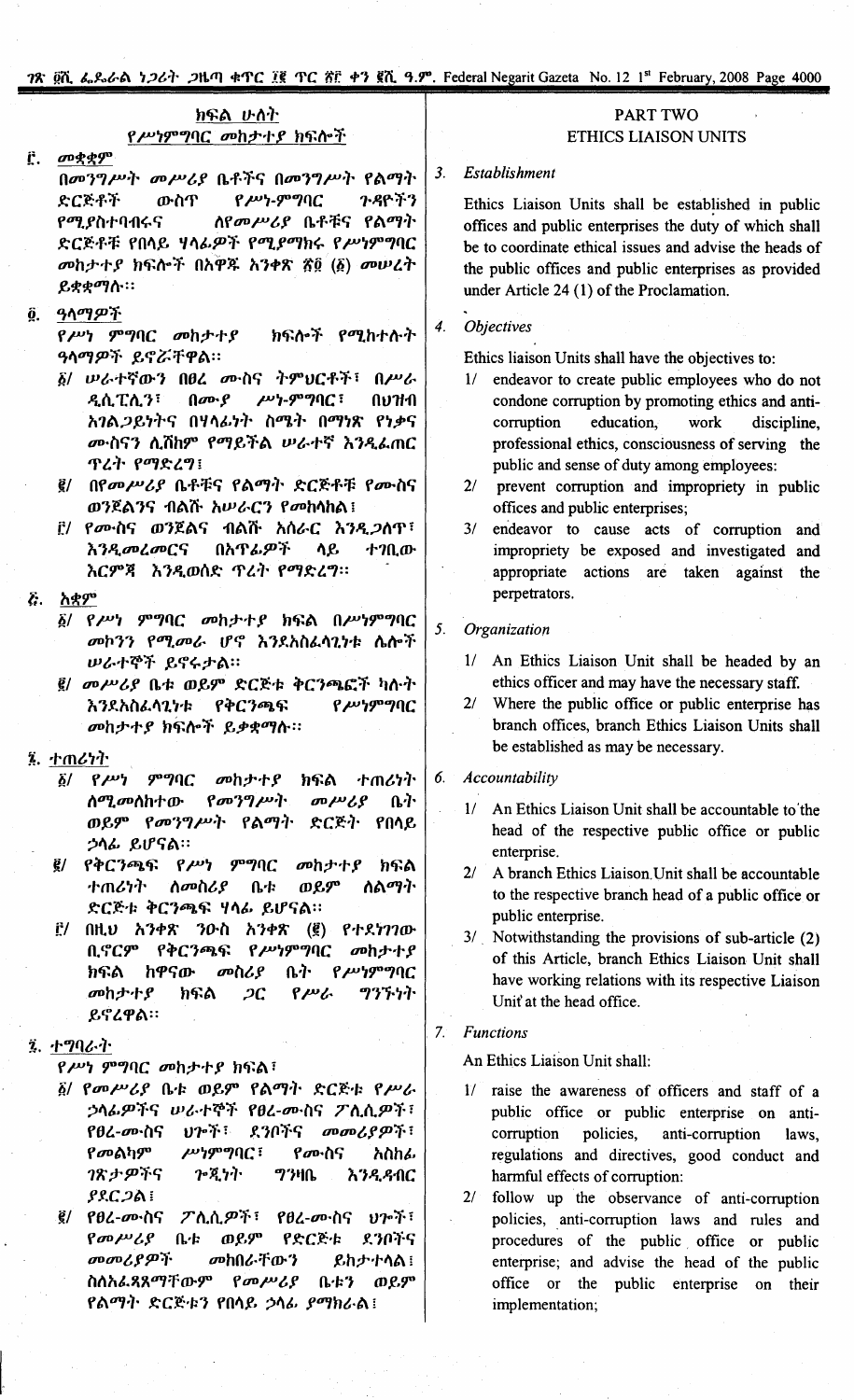## 18 ghe 6,866 126<sup>1</sup>, 2k<sup>4</sup> eff X° (X° ff & 8). Federal Negarit Gazeta No. 12 1st February, 2008 Page 4001

- <mark>i:/ የመሥሪያ ቤቱን ወይም የልማት ድርጅቱን</mark><br>የሥራ ሃሳፊዎችና ሠራተኞች የሥነምግባር r /»/ro 1/"~fIJ"fCj *lPt,.t-cr1'* r */»~9"'7CJC መመሪያ አግ*ባብነት ካላቸው የሥራ ክፍሎች *ጋ*ር Ooo{fJ *fH;J;qA* -: *fflfJY::PA* -: *.t-'7CJt,'l?~'~')9"* **ይከታተሳል** ፡
- *21* Ooo/»/,f o.'~ ro~9" 0A*DrI')' Y:C~'~* **ስሙስናና ሰብልሹ አሠራር ቀ***ዳዳ* **የሚከ**ፍቱ *h=*~1177 [111611] ስጋ ዕር ተገባባ ተገበባ የ<br>አሠራሮች እንዲስተካከሱ ሰጥናት የሚሆኑ *መነ*ሻ 1/*t\*(I"fJ 001J00 JlJd..)' fIt1Dr1. 7j~ *f t\* £Dc*:P*A ~ ~ln.,. roo/»/,f f1~tD~9" rA01J.). *Y:C~'~* ro"~ I/"~ hJ"tf£Dc4>£Dc *fY.C;J{;U O/ron'* ወይም ከሚመለከታቸው አካላት *ጋ*ር በመተባበር T Cj.}' ODrl*Y:l* '7 h *DrI/ro*6J}' 1/*t\*(I"fJ *f\* 00 /» /, *f*  $0.4$ - ወይም ለልማት ድርጅቱ የበሳይ ሃሳ*ሌ*ን *f4>CCJA~.* I\ronJ9" *+'7CJ/ro'l?~'~J ~h;r't-"A* ~
- $E/$  ጉዳዩ ከሚመለከታቸው የሥራ ክፍሎች *ጋ*ር በመሆን የአስተ*ዳ*ደርና የአ*ገ*ልግሎት አሰጣጥ f\rh1f11 T *f4:* +10. 9",,7j *f\ooflm')'* በሚያስችል መልክ እንዲሻሻል *የመሥሪያ* ቤቱን *ወይም የድርጅቱን የበላይ ዛላል ያማክራል* ፡ በመሥሪያ ቤቱ ወይም በድርጅቱ *አገ*ልግሎት *አስጣጥ . መድልዎ እንዳይፌፀም ይከታተ*ሳል፣ *መ*ድል*ዎ* ተ*ል*ጽሞ ሲ*ገ*ኝ ስመሥሪያ ቤቱ ወይም *ስ*ድርጅቱ የበሳይ ሃሳፊ ሪፖርት *ያ*ደር*ጋ*ል፡
- *፤/ የሙ*ስና ወንጀል ስለመፌጸሙ ራሱ ዋርጣራ ሲኖረው ወይም ከሴሎች ወ*ገ*ኖች የሚቀርቡ *· ጥቆማዎች ካ*ሱ ተቀብሎ ይመዘግባል፣ ስኮሚሽኮ */,TC.}' fy'C;JA* -: ~ l1J~' *f\oofl/,f* f1'~ *OJ~,9" f\ADrI'). Y:C~~* rn"~ I/"~ *ft\£Dc :J>A*-: 1-~~ ry.lnn.}'J *(J-'1.;r ~h;r+"A* i
- *~I* Ooo/»/,f o..~ ro~9" OADrI')' *Y:C~'~* £DcflT */»~9"'7CJC <sup>h</sup>* J"t~11C -: r~"~ ~.), flOlJ..), *<sup>h</sup>* J~. *ጉ*ሰብት እና ሙስናን ለማ*ጋ*ስጥ የሚደረገውን *h* J~fl:Pn. *f\DrInl;r* ;r,l. *lPt,'t-~£Dc') h4:9"* n4>A *hC9";q f\ooh"hA* rDrl.ffl1'A */»CC}')'*  $\mathsf{OPT}$ .  $\mathsf{PT}$  and  $\mathsf{PT}$  and  $\mathsf{OPT}$  and  $\mathsf{PT}$  and  $\mathsf{PT}$  and  $\mathsf{PT}$ *ወይም የልማት ድርጅቱን የበ*ሳይ ሃሳፊ*ን fDrlnt,A* -: h&.~?go,J9" *~h;r.t-"A* ~
- $\ddot{\mathcal{I}}$ / የሥነምግባር ጥሰቶችን የሚመለከቱ ጥቆማ  $\mathcal{P}$ ችን ተቀብሎ በመሥሪያ ቤቱ ወይም በልማት *Y:C~~* Y.J11Cj *oooo/,f oolPl')'* nDrlfTJt,.). በቀጣይነት *መ*ደረግ ስለሚገባው ምር*መ*ራና *OOOJnY: flf\* tPJ.1CJ£Dc *h* C9";Q r £Dc*t\* '1. *Vt\* 11 *f\oo/»/,f* f1'~ *OJ~9"f\Y:C~'1;* rn"~ I/"~ *f4>CCJA* ~ *+'7CJ/ro'l?~~J ~h;r.t-"A* -: flf\h&.~fJgo, *f\oo/»/,f* fb'~ ro~9" *f\Y:C~'~* rn"~ I/"~ */'TC')' f4>CCJA* ~
- *il/* በዚህ አንቀጽ ንዑስ አንቀጽ (፰) የተጠቀሰው  $T$ ፋት ከባድ የ*ሥነምግ*ባር መጣስ ነው ብሎ *ካመነ ወይም ከ*ባድ የሥነ ምግባር መጣስ መሆነ· r;rro4>£Dc *9"Coot, h,t-Y.l1* 0'1" hlf~ *h')Y. ታወቀ ወዲያ*ውን *ጉዳ*ዩን ኮሚሽኮ እንዲያውቀው<br>ሲያደርግ፣ ይኸንኮ ለመስሪያ ቤቱ ወይም *ሲያ*ደርግ፣ ይኸንነ *ለመስሪያ* ቤቱ *f\ADrI')' Y:C~'~* rn"~ I/"~ *ft\£Dc:PA* ~
- *፲*/ የሥራተኛን ቅጥር፣ እድንት፣ ዝውውር ወይም *ሥ*ልጠና፣ የ*ዕቃ ወይም የአገ*ልግሎት ግዥን *OJ~9"* rDrl')~£DcJ9" *t\A* £DcA *ODrl.oof\h')' Y.*J11Cj *oooo/,f ,t-T(lhA 11f\--* I\f9"') *ስመሥሪያ* ቤቱ ወይም ለድርጅቱ የበሳይ *ኃ*ሳራ *DrIfl.t-2-Jhf h')P'.Y.l'7 hhil.t-* fr')' ;JC */,TC')' fY.C;JA* ~ *'t-'7CJt,'l?~'~')9" ~,h;r't-"A* i
- 3/ in cooperation with the appropriate departments prepare and cause the adoption of the. code of conduct of officers and employees of the public office or public enterprise and follow-up its implementation;
- 4/ initiate and submit research proposals to the Commission and make the head of the public office or public enterprise know the same immediately, conduct research on ways of correcting working methods vulnerable to corruption and impropriety on its own or with the cooperation of others and submit recommendations to the head of the public office or public enterprise and, upon approval, followup its implementation;
- 5/ in cooperation with the appropriate departments advise the head of the public office or the public enterprise on ways of improving the governance and service delivery of the office or the enterprise with a view to making them responsive to the demands of the public; see to it that there is no partiality in service deliveries, and report to the head of the office or enterprise on any findings of such partiality;
- 6/ record and report to the Commission and make the head. of the public office or public enterprise know the same immediately, any incident of corruption it has observed or brought to its attention through whistle blowing, and follow up the status of the case;
- 7/ advise the head of the office or enterprise on ways of promoting ethics, strengthening sense of . duty and the protection of employees from reprisal measures so as to encourage disclosure of corruption, and follow-up the implementation of same;
- 8/ receive and verify reports on ethical violations in accordance with the niles and directives of the office or the enterprise and submit to the head of the office or enterprise recommendations on further investigation and measures to be taken, and follow-up the implementation of same;
- 9/ where it believes that the ethical violation referred to in sub-article (8) of this Article is serious or. it is found to be serious after investigation, report same to the Commission immediately and make the head of the public office or public enterprise know the same;
- 10/ where it believes that rules and procedures are violated with respect to recruitment, promotion, transfer or training of employees, procurement of goods or services or the execution of other contracts, it shall report to the head of the office or enterprise with its recommendation on the rectification of the irregularities, and follow up the implementation of same;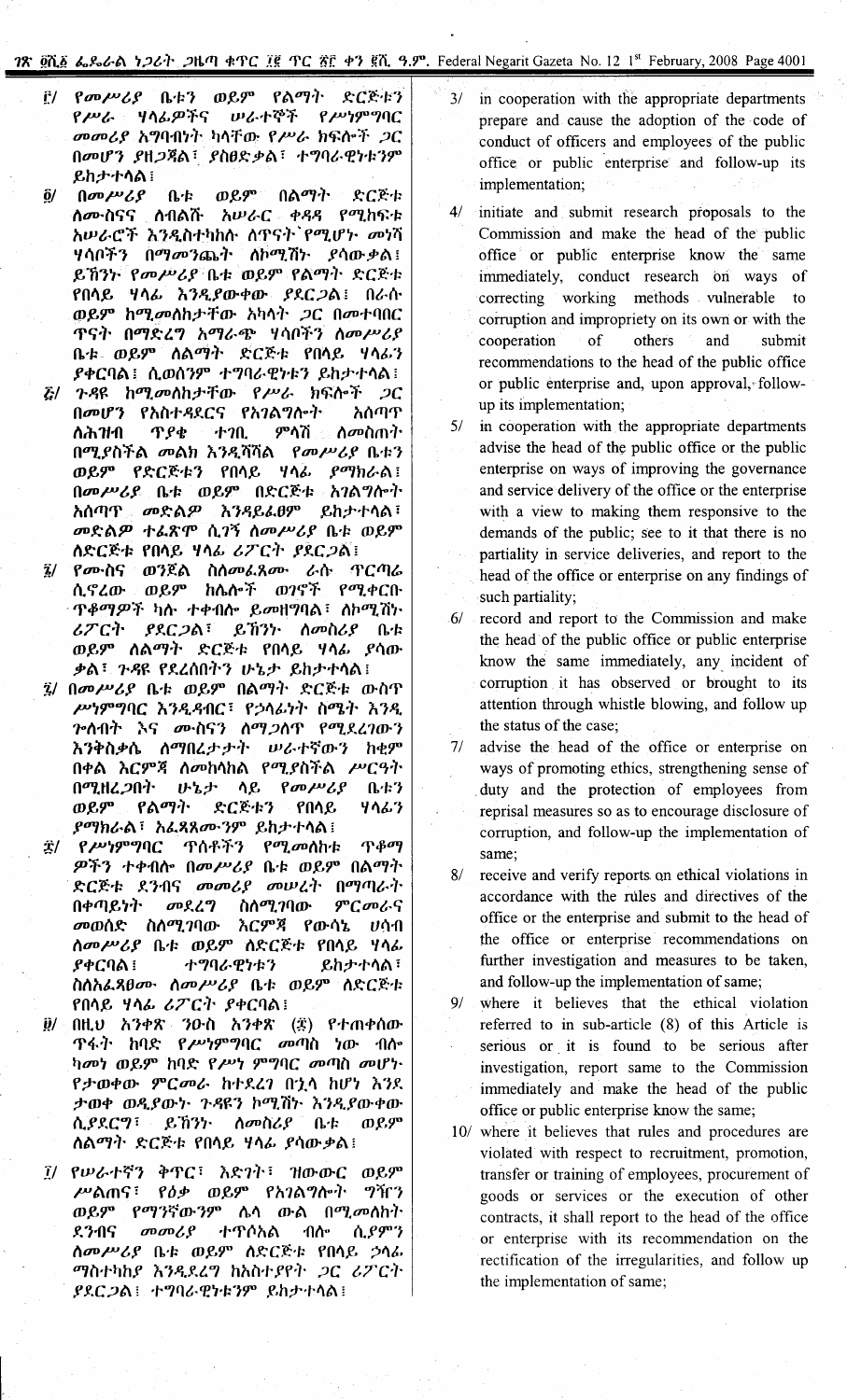78 Ωλβ 6, S. 6 1267 DHM & TC IR TC RF + 3 RR 9.9°. Federal Negarit Gazeta No. 12 1st February, 2008 Page

- ከመልካም ሠራተኛው የሙስና ወንጀልና  $\vec{16}$  $\mu$ '1909 $\eta$ C **ナタራ**ን. የሆ≻ ድርጊቶችን በማ.2ሰጡ ማንኛውም ተጽዕኖ እንዳይደርስበት ክትትል ያደርጋል! ተጽዕኖ  $PRA$   $0P$  $P \phi$  $\eta$ ወይም ተጽዕኖ ስማድረግ ወይም *ስመቅ*ጣት የምከረ ካስ እያጣራ ከተጨባጭ ማስረጃ ጋር ድርጊቱን ስመሥሪያ ቤቱ ወይም ለድርጅቱ የበሳይ ኃሳፊ ሪፖርት ያደርጋል! ስስሚወሰድበት እርምጃ ይከታተሳል፤ ተፅዕኖ አድራጊው የመሥሪያ ቤቱ ወይም የድርጅቱ የበሳይ ኃሳፊ ሲሆን ጉዳዩን ለኮሚሽኮ ወይም ስሚመስከተው የምርመራ አካል ያሳውቃል!
- በመሥሪያ ቤቱ ወይም በድርጅቱ የሥነምግባር  $\vec{I}$ g/ ወይም ጉዳዮች ችግሮች ላይ ゆんすぞの  $\beta$ ወቅታዊ ውይይት እንዲያደርግ  $0.43$ ወይም የድርጅቱን የበሳይ ሃላፊን ያሳስባል ፤
- īË/ በራሱ ወይም በውጭ ወይም በውስጥ አዲ ተሮች እርምጃ እንዲወሰድባቸው ወይም እንዲስተካከሱ ሪፖርት በቀረበባቸው <u>ንዳዮች</u> እርምጃ ሳይ ስሰተወሰደው እንዲሁም ኮሚቴዎች የዲሲፕሲንና የቅሬታ ሰሚ የሚያስተሳልፏቸው ሪፖርቶችና ውሳኔ የተሰጠባቸው ንዳዮች ሳይ ክትትል በማድረግ ለድርጅቱ ወይም ስመሥሪያ ቤቱ የበላይ ኃላፊ እንዲሁም በግልባጭ ስድርጅቱ ወይም ሰመሥሪያ ቤቱ ተቆጣጣሪ አካልና ለኮሚሽኮ ያሳው ቃል ፤
- በሕግ ወይም በመመሪያ በሚወጣ መስፌርት ïĝ∕ መሠረት ሙስናን ወይም ብልሹ አሠራርን በመዋጋት **939C** ቀደም  $PIP'$ አርአያነት **ሃላ**ፊ*ዎ*ችና ያሳቸውን  $P^{\mu\nu}$ ゆんすやチ ዝርዝር መረጃ መዝግቦ ይይዛል፣ ሲጠየቅም ሃሳፊውን አሳውቆ መረጃውን ስኮሚሽኮ ይሰጣል ፡
- ሥነምግባርን በማስፌ*ንና ሙ*ስናንና ብልሹ  $\vec{l}$ አሠራርን በመዋጋት  $\mathcal{L}1\mathcal{L}$  $\theta$ መሥሪያ ቤቱ ወይም በድርጅቱ ውስጥ የሚደረጉ እንቅስቃሴዎችን ያቀናጃል፤
- $72/$ በየበጀት ዓመቱ ስለሚያከናውናቸው ተግባሮች ዕቅድ፣ መርሃግብርና በጀት አዘ*ጋ*ጅቶ ስመሥሪያ ወይም የበላይ  $\mathbf{a}$ ለድርጅቱ ሃሳፊና ለኮሚሽኑ ያቀርባል፣ ሲፀድቅም ተግባራዊ ያደርጋል!
- $\vec{l}$ በክፍሱ ስስተከናወኮ ተግባራት፣ ስላ*ጋ*ጠሙ ችግሮችና ስስተወሰዱ የመፍትሔ እርምጃዎች የሩብ ዓመትና ዓመታዊ ሪፖርት በማዘጋጀት ስመሥሪያ ቤቱ ወይም ስድርጅቱ የበሳይ ኃሳፊ ሪፖርት **ያቀርባል**፣ በግልባጭ ለኮሚሽታ ያሳው ቃል ፤
- $\overline{12}$ / አማባብ ባስው ሕግ መሠረት ተሰይተው የሚሰጡትን ሥነምግባርን የሚመለከቱ ሴሎች ተግባሮችን ያከናውናል።
- $11/$ oversee that no influence is made or employee who exposed corruption and etl infractions; report to the head of the offic enterprise with concrete evidence the act of person who influence or punish or attempte influence or punish such employee, and foll up measures taken against him, where influence is from the head of the office or enterprise, it shall report to the Commission the relevant organ of investigation;
- $12/$ remind the head of the office or enterprise 1 employees deliberate on the current eth issues and problems of the office or enterprise;
- $13/$ follow up measures taken based on its findin or that of external or internal auditors as well the reports of disciplinary and grievar committees and decisions based thereon, a report the same to the head of the office enterprise with copies to the Commission a the supervising authority of the office enterprise;
- $14/$ maintain list and detail information of office and employees of the office or enterprise wh may be regarded as vanguard and exemplary: combating corruption and impropriety, mak the head know about the circumstance an submit the same to the Commission whe requested;
- $15/$ coordinate activities regarding the promotion of ethics and combating corruption an impropriety in the office or enterprise;
- $16/$ prepare, and submit to the head of the office of enterprise and the Commission, annual plan program and budget for its activities, and implement the same upon approval;
- $17/$ prepare and submit to the head of the office or enterprise, with copy to the Commission, quarterly and annual performance reports including problems encountered and measures taken to overcome them;
- $18/$ carry out other duties related to ethical issued specifically given to it in accordance with the relevant laws.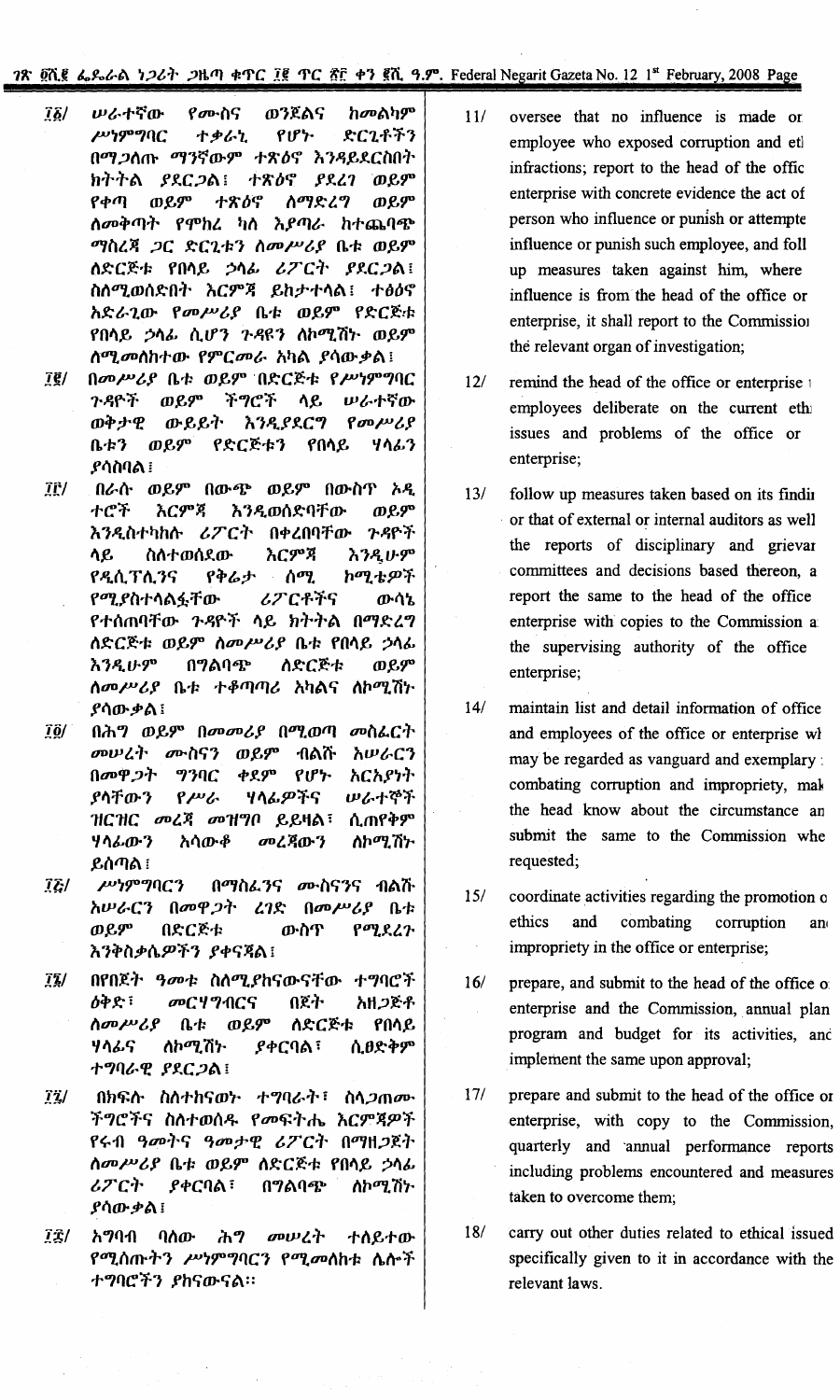## 18 Ph.F &.&&A *1, 26<sup>1</sup>* .2th & 4TC Ig TC Af +7 Rn 9.9". Federal Negarit Gazeta No. 12 1st February, 2008 Page 400

- $\ddot{x}$ . *የሥነምግ*ባር *መኮንን ኃ*ላፊነት *የመንግሥት መሥሪያ* ቤት ወይም የልማት ድርጅት f *!»~9""Jl]C* ootJ" OH.U y.,oO II!»~ *9""Jl]C ooh~1'* Y h~A f1''''nrT' *1''''Jl]t--:'~* Yll &..\$cry*t\::*
- *ii. የመንግሥት መሥሪያ* ቤት ወይም ድርጅት የበሳይ *~I\~* ~,,~ *~~r የመንግሥት መሥሪያ ቤት ወይም የልማት ድርጅት*

**የበላይ ኃላፊ የሚከተሱት ኃላፊነቶች አሱበት**፣

- $\tilde{\beta}$ / በመሥሪያ ቤቱ ወይም በልማት ድርጅቱ መልካም *!»~9""Jl]*C YIIlD- f !» t-- oo/,*e; lP t--1'~* "1.*e;* f"'ool f!»t-- *"J,J.~:'~ "1.,-\ «fCe;* oot\fJ9" *hIlT~Y.C 'h,-\"'~, h~rTt\ fDIJ5':l"'J* i
- ፪/ *የመሥሪያ* ቤቱ ወይም የልማት ድርጅቱ f *hLPt--C* !»Co,T *IIUD-olle;e;* lloOt\it *hlPt--C* fDIJ.eoo:f: *"'Jt\1\~Te; 1'mY~~:'~* YIIO~r እንዲሆን የ**ማድረ**ግ፣
- $E'/$  *የመሥሪያ* ቤቱን ወይም የልማት ድርጅቱን f *!»~9""Jl]C ooh;/'1'* Y h~t\ l/*I\~* ~~p, II*oorotlJT* 001J.YII:f IIlD- h t.l.'1, 0 l' *&..1\*1.lDfሰው *ኃ*ይልና አ*ገ*ልግሎቶች በማሚሳትና *1I~"~lD- e; IIlP* t--1' Cf':t: l' *oofl]fl}~* Y.00 *rolle;*  $T^*$ <sub>1</sub> T<sup>4</sup> T7<sup>4</sup> T<sub>7</sub> Open T<sub>7</sub> Open T<sub>7</sub> Open T<sub>7</sub> Open T<sub>7</sub> Open T7 Open T7 Open T7 Open T7 Open T7 Open T7 Open T7 Open T7 Open T7 Open T7 Open T7 Open T7 Open T7 Open T7 Open T7 Open T7 Open T7 Open T7 Open T7 Open *ኔታን የመፍጠር i*
- *g/* . Ooo!»/,Y o.~p ro.e9" Ot\DIJ~)~*5':C~1: lD-1I1' የሥነምግ*ባር *ጉድስቶች*፣ የሙስናና የብልሹ *አሡራር ዝን*ባሌ*ዎች* ሲ*ታዩ* በፍዋነት *hlPt--1'Cf':fe; h!»t--* oo/'\$D:f *;JC* foooofJhce; *መ*ፍትሔ የመሻት፤
- *ξ/ የሚወ*ሰዱ አስተዳደራዊና የዲሲፕሲን እርምጃዎች fln~ *DIJlIlJ{* f1' *Y.1~* : *h~9"* n4>t\ f8~ : በመሥሪያ ቤቱ ወይም በልማት ድርጅቱ *መ*ልካም *አስተዳ*ደር ሰማስፌን አስተዋጽኦ *f01J.YY.Cr oolfe;rlD-,: 'hC9"J{\$D:t: fh"'J,e; መመሪያን መሠረት ያደረጉና* ፍትሃዊ *oolf~rlD-,* fDIJl;J11' i
- . ~/ fooh;/'1' Y h~~ *talPt--~"~lD-* n~ f *!»~9""JllC ትምህርት በየጊዜው መስጠቱን*፣ ብልሹ *አሡራሮችን ስሙስና የሚያጋ*ልጡ ሁኔታ*ዎችን* nn~ *IF'l.;/'* 1'h;/'~)~/to fDIJlIrfJhY *'hC9"J{ እንዲ*ወሰድ ማድረጉን የ*መ*ከታተልና f *oo~fl]mC* ;
- $\ddot{a}$ / የጠቋሚዎችን የጥበቃ ሥርዓት የመዘር $\dot{\rho}$ ትና fm\*01J.\$D'f, oooOf.'fe; *"'J~;/'\$D'f,* n1'II.e9" f01J.h~"ta'~r, f01J.oollh')~ DIJII;/'ro~Y *O"'Jt\1\* በሚታይ በታ ሳይ በ**ንልሀ እ**ንዲሰጠፍ *fDIJ5':l"'J* i
	- *u*) ማንኛውም የሥራ ሃሳፊ ወይም ሥራተኛ *መ*·ስናና ብልሹ *አሡራሮችን የማጋ*ሰዋ *ግ*ዶታ ያስበት መሆኑንና አስማ*ጋ*ስጥ የሚያ ሰጠይቅ መሆ*ኑ*ን!
	- ለ) *ጥቆማዎች* በአካል ቀርቦ በቃል ወይም በጽሁፍ፣ ስምን *ገ*ልጾ ወይም <sup>1</sup> ሳይ*ገ*ልጽ በስልክ፣ በ $T$ ስታ፣ በኢ-ሜል፣ በፋክስ ወይም በመሳሰሱ*ት* የኤሴክትሮኒክስ ዘዴ*ዎች*  $\Lambda$ ቀርቡ የሚችሱ መሆኑን!

8. *Responsibilities of Ethics Officer*

The ethics officer of a public office or publienterprise shall be responsible for the execution of the functions the Ethics Liaisoh Unit of the office 0 enterprise provided for under this Regulation.

- 9. *Responsibilities of Heads of Public Offices OJ Enterprises*
	- The head of a public office or enterprise shall have the responsibilities to:
	- 1/ follow up that officers and employees of the office or enterprise pursue good ethical conduct, good working relations are established and good governance is maintained;
	- *21* ensure that the functioning of the offices or enterprise is based on transparency and accountability so that it may not be vulnerable to corruption and impropriety;
	- *31* create conducive working conditions for the Ethics Liaison Unit of the office or enterprise necessary to carry out the responsibility entrusted to it, by providing it with necessary personnel and services and by granting commensurate salary and other benefits to its head and personnel;
	- *AI* discuss with the officers and employees of the office or enterprise and seek solutions when trends of indiscipline, corruption and impropriety appear in the office or enterprise;
	- *51* ensure that administrative and disciplinary measures are supported by evidence, free from reprisal, contributing to the enhancing of good governance and that they are fair and taken pursuant to the law and directives;
	- 6/ follow up and ensure that the Ethics Liaison Unit is providing the employees with adequate ethics education, watching out corrupt practices and impropriety and following up the taking of corrective measures;
	- *71* ensure that a system for the protection of whistle blowers is established and notices explaining, in particular, the following rights and duties of whistle blowers are clearly posted at a conspicuous place.
		- a) that every officer or employee shall expose corruption, and failure to do so entails liability;
		- b) that disclosure of corruption may be made orally by appearing in person or by telephone, mail, email, fax and such other electronic media with or without disclosing the name of the person who makes the disclosure;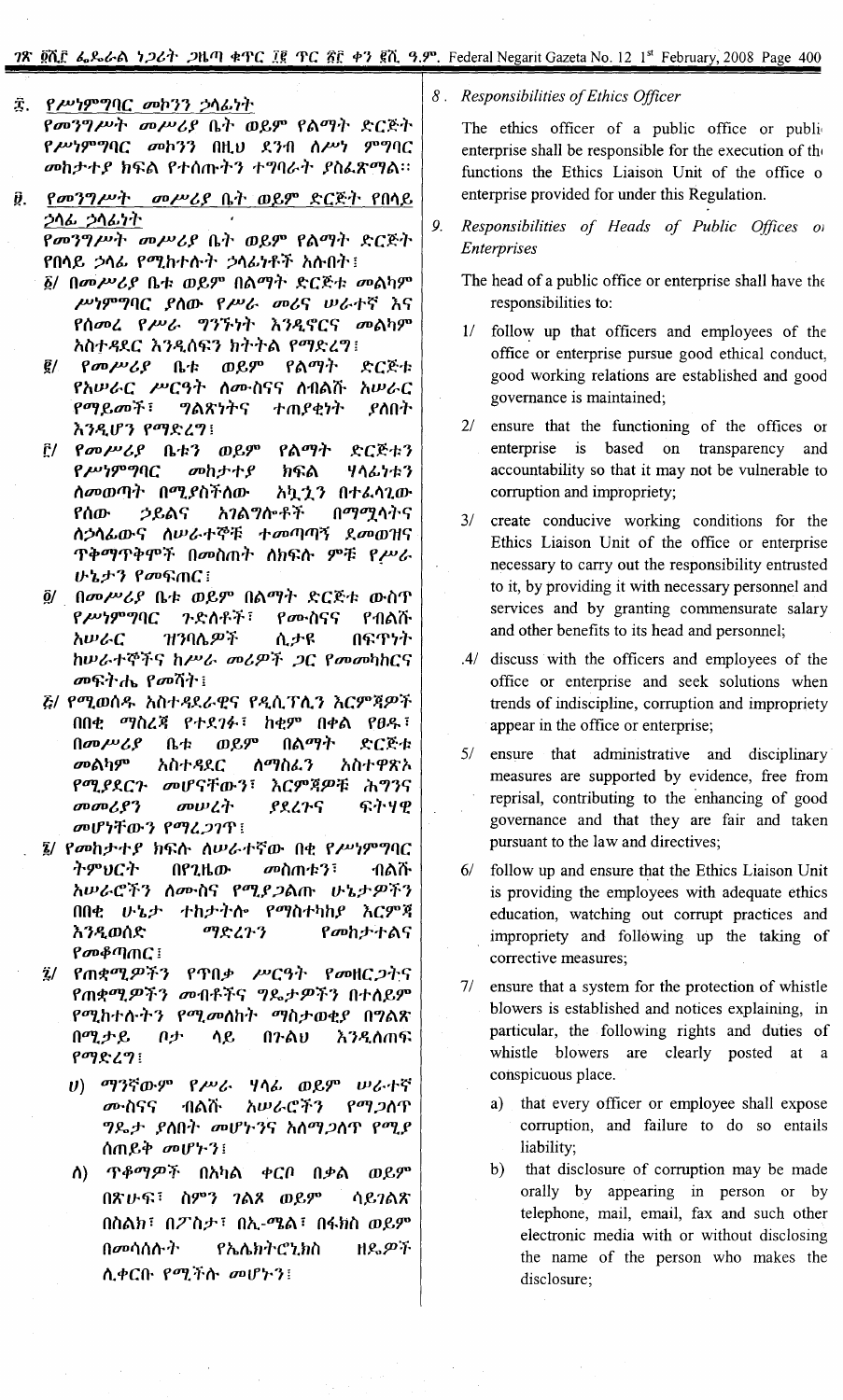## 28. QR Q & & & B + 26+ 2km + TC IR TC TF + 7 QR 3.9". Federal Negarit Gazeta No. 12 1st February, 2008 Page 4004

- በሥነምግባር ደንብ ጥሰት ወይም በሙስና  $\bf{d}$ ወንጀል ጠቋሚዎች ሳይ የበቀል እርምጃ *መ*ውሰድ የተክለከለና ተፈጽም **h**+77 በወንጀል የሚያስጠይቅ በአስተዳደርና መሆኑን!
- ስማጥቃት  $\sigma$ <sup>o</sup>)  $\mathbf{U}^2$ ብሎ ሰውን በሀሰት ወይም የተዘ*ጋ*ጀ የተቀነባበረ **T**<sup>80</sup> በአስተዳደርና በወንጀል *የሚያ*ስጠይቅ  $\omega_0 \mathfrak{p}' + \gamma_1$
- $\ket{w}$  የሥነምግባር መከታተያ ክፍሱ የቂም በቀል እርምጃዎችን የሚመረምርና የውሳኔ ሀሳብ የሚያቀርብ መሆኮን፣ ይህንን ሲያደርግ *ስኮሚሽኑ ማሳወቅ የሚገ*ባው በግልባጭ  $\omega$ <sub>U</sub><sup> $\uparrow$ </sup>)<sup>:</sup>
- በቂም በቀል እርምጃው ሳይ መሥሪያ ቤቱ  $\mathcal{L}$ ወይም የልማት ድርጅቱ በሰጠው ውሳኔ ላይ ቅር የተሰኘ ሥራተኛ ለኮሚሽ፦ አቤቱታ ማቅረብ የሚችል መሆኑን፤
- ፰/ ለክትትል እንዲያመች በውጭና በውስጥ አዲ ተሮች አርምጃ እንዲወሰድባቸው ወይም ሪፖርት የቀረበባቸው ንዳዮችን እንዲስተካከሱ የሥነምግባር መከታተያ ክፍሱ በግልባጭ እንዲያውቃቸው የማድረግ፤
- <u>ii/ የሥነምግባር መከታተያ ክፍሱ ስሥራው ጠቃሚ</u> የሆነ ትምህርትና ሥልጠና እንዲያገኙ ተገቢውን የማድረግ፤
- $I$ / የሥነምግባር መከታተያ ክፍስ የሚፌስገውን ትብብር በተሟላ ሁኔታ እንዲያገኝ ሁኔታዎችን የማመቻቸት።
- $\vec{I}$ . የመንግሥት መሥሪያ ቤት ወይም ድርጅት ሠራተ ኞች ኃላፊነት
	- ማንኛውም *የመንግሥት መሥሪያ* ቤት ወይም δ/ የልማት ድርጅት ルムトኛ  $\beta$  *an*  $\mu$  $\mathbf{a}$ ወይም የድርጅቱ  $P$  $P^{\nu}P$ - $P^{\nu}P$  $C$ መኮንን የሚፌል*ጋ*ቸውንና የሚጠይቃቸውን ስሥራው ሌሎች መረጃዎችና ድ*ጋ*ፎች በመስጠት የመተባበር ግዴታ አስበት።
	- ፪. ትብብር ስስመከልከል በሌሎች ሕጎች የተደነገጉት እንደተጠበቁ ሆነው ሰሥነ ምግባር መከንኮ ትብብር መከልከል አስተዳደራዊ ተጠያቂነትን ያስከትሳል።

## ክፍል ሦስት የቅጥርና የሥራሁኔታ

## ፲፩. የኃሳፊና ሠራተኞች አመዳደብ

- $\delta$ . የሥነምግባር መከታተያ ኃሳፊና ክፍል ወይም *ሠራተኞችን የመሥሪያ* ቤቱ የልማት ድርጅቱ የበሳይ ኃሳፊ በቅጥር፣ በዕድገት ወይም በዝውውር ይመድባል።
- የዚህ ደንብ አንቀጽ ፲፪ ድን*ጋጌዎች እን*ደተጠበቀ ĝ. ስሥራ  $IPYD-7$  $\omega$ ደብ የሚያስፌልገው የትምህርትና  $P^{\mu\nu}$ ልምድ አንዲሁም የሥነምግባር ሁኔታ ሰልማት ድርጅት ሲሆን *ስመንግሥት*  $\omega$  $\omega$ <sub> $\beta$ </sub>: በድርጅቱ ደንብና መሥሪያ ቤት ሲሆን በሲቪል ሰርቪስ ሕግ ወይም መሥሪያ ቤቱን በሚመስከተው ልዩ ሕግ ከኮሚሽነ·  $[1000]$ መሠረት እና  $2C$ ይወሰናል።
- $c)$ that reprisal action on person who disclose unethical behavior or corruption entails administrative and criminal liability;
- $\mathbf{d}$ that unfounded disclosure intended or designed to harm another person entails administrative and criminal liability;
- $e)$ that the Ethics Liaison Unit shall conduct investigation on reprisal measures and submit recommendations thereon, with a copy to the Commission;
- f) that an employee against whom reprisal measure is taken may appeal to the Commission if not satisfied with the decision of the office or enterprise;
- 8. notify the Ethics Liaison Unit about external and internal auditors' reports on measures or corrections recommended to be taken;
- ensure that members of the Ethics Liaison Unit get education and training necessary for proper functioning of the Unit;
- 10. create conducive conditions that the Ethics Liaison Unit gets the full cooperation it may require.
- 10. Responsibilities of Employees of Public Offices or **Enterprises** 
	- 1/ Any employee of a public office or enterprise shall have the duty to cooperate in providing any information and other supports required by the ethics officer of the office or enterprise.
	- without prejudice to the relevant provisions of  $2/$ other laws, refusal to cooperate with the ethics officer shall entail administrative liability.

## **PART THREE** EMPLOYMENT AND CONDITION OF WORK

## 11. Placement of Ethics Officer and Staff

- 1/ The head of the concerned public office or public enterprise shall assign the ethics officer and staff of the Ethics Liaison Unit through employment, promotion or transfer.
- 2/ Without prejudice to the provisions of Article 12 of this Regulation the educational qualification, work experience and ethical standards required for the post shall be determined in the case of public enterprises by the rules and regulations of the enterprise and for public offices by the civil service laws or special laws applicable to the office, and in consultation with the Commission.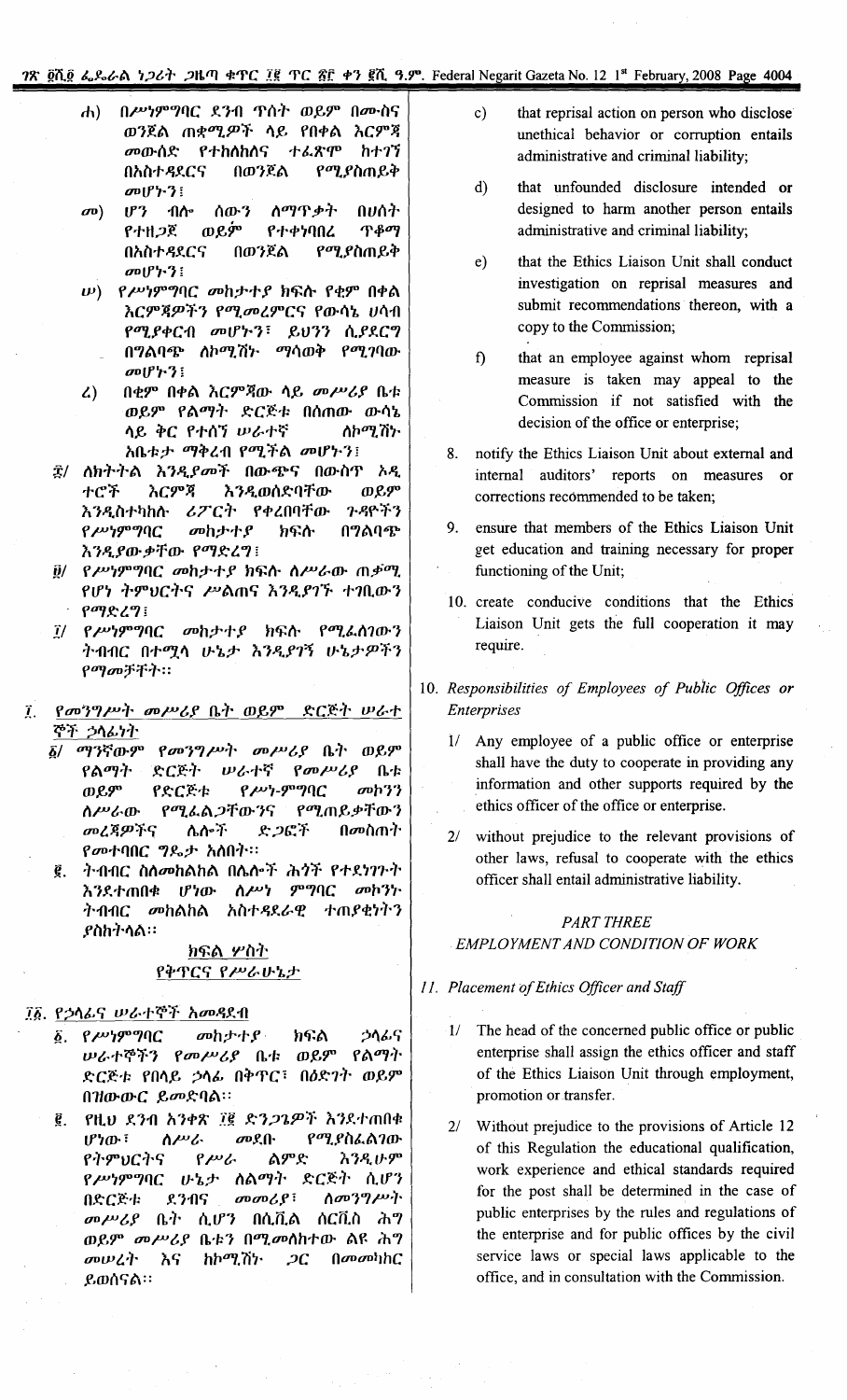## TR DLE 6.866A 1261 2HM 4TC IR TC RF +7 RL 9.9°. Federal Negarit Gazeta No. 12 1<sup>st</sup> February, 2008 Page 4005

የዕድገት ወይም የዝውውር  $\mathbf{r}$ የቅጥር፣  $HC$ <u>አራ.ጻጸም</u> እንደሁኔታው በሲቪል ሰርቪስ ሕግ  $(100 \frac{30}{2})$  $\omega \mu \nu \lambda$ ወይም ወይም  $\mathbf{a}$ ድርጅቱ ሥራተኛ አስተዳደር ደንብ በልማት ወይም ህብረት ስምምነት መሠረት ይሆናል፡፡

#### በሥነምግባር መኮንንነት ï₿. ሰመመደብ  $\sigma$ ውማ ላ $\eta$ ያስባቸው ሁኔታዎች

- ፩. የሥነምግባር መኮንን ሆኖ የሚመደብ ሰው፤
	- $\boldsymbol{\theta}$ ) በሥነምግባሩ በአካባቢው የተመሰገነ፤
	- <u>ለ) መነስናና</u> ብልሹ አሠራርን የሚጸየፍና በዚህ አቋሙ የታወቀ፣ እና
	- $\delta\theta$   $\lambda$ ሱስኝንት ሐ) ክአደንዛዥ መጠጥ የራቀና በዚህ ጽነ አቋሙ በህብረተሰቡ የታወቀ፣
		- መሆን አለበት።
- ፪. በሥነምግባር  $\sigma$ <sup>0</sup> $\gamma$ <sup>2</sup> $\gamma$ <sup>1</sup> የሚመደብ ሰው በሕግ፣  $0$  *whp*  $90C$   $\vdots$ በተቻለ መጠን በፍልስፍና ፣ በፖለቲካል ሳይንስ፣  $\mathbf{u}$ . ማህበረሰብ፣ በሥራ አመራር፣ በሂሳብ አያያዝ ወይም ነመንግሥት መሥሪያ ቤቱ ወይም የልማት ድርጅቱ ሥራዎች ጋር ተያያዥነት ባሰው ሴሳ ተዛማጅ ትምህርት የሰሰጠነ ሲሆን  $879$ ል።

#### TË. ስለደረጃ ዕድገትና ሌሎች ጥቅማጥቅምች

- $\delta$ .  $\left[\frac{\partial \mathbf{v}}{\partial \rho^2}, \frac{\partial \mathbf{v}}{\partial \rho^2}\right]$ . ቤት ወይም  $\omega \mu \nu \gamma$  $[10039/\nu +$ የልማት ድርጅት ውስጥ *የሥነምግ*ባር *መ*ኮንን ሆኖ የተቀጠረ ወይም የተመደበ ማንኛውም ሰው በመሥሪያ ቤቱ ወይም በድርጅቱ ደንብና መመሪያ መሠረት ለደረጃ ዕድገት የመወዳደር መብቱ ተጠበቀ  $70$
- ፪. ስሴሎች የመንግሥት መሥሪያ ቤቱ ወይም ድርጅቱ  $\beta$ <sub>*a*<sup>0</sup> $\gamma$ <sup>9</sup> $\mu$ <sup>3</sup> $\cdots$ </sub> ልማት いんすや下 ተፈጸሚ የሚሆኑ ጥቅማጥቅሞች ስሥነምግባር መኮንኮም ተፌጻሚ ይሆናስ፡፡
- ፫. ልዩ ሁኔ*ታ* ካላ*ጋ*ጠመ በስተቀር የ*ሥነ*ምግባር መስታተያ ክፍል うへんケト ወይም የሥነምግባር መኮንነት  $P^{\mu\nu}$ ልምድ በማንኛውም መሥሪያ ቤቱ ወይም የልማት ድርጅቱ የሥራ ክፍል ውስጥ እንደተሠራ አማባብነት -ያስው  $P^{\mu\nu}$ ልምድ ተደርጎ ይወሰዳል።

#### ÏÖ. ስሰመደበኛና ስስተደራቢ ሥራ

- ፩. የሥነምግባር መከንነ ሥራውን የ*ሚያ*ከናውነው በሙስ  $P^{\mu\nu}$  $2.16$   $\sigma$ ይሆናል።
- ፪. በዚህ አንቀጽ ንዑስ አንቀጽ (፩) የተጠቀሰው ቢኖርም ሥራው ሙሱ ጊዜ የማይወስድ በሚሆንበት ጊዜ የስነምግባር መኮንነ መደበኛ ሥራውን በማይጕዳ ሁኔታ ከሙያው ጋር ተዛማጅነት ያስው ሴሳ ሥራ ሲሠራ ይችሳል።

3/ Particulars of employment, promotion or transfer shall be determined by the civil service laws or by the rules and regulations or collective agreement of the public offices or public enterprise as the case may be.

## 12. Requirements for Placement of Ethics Officer

- 1/ A person to be placed as an ethics officer shall:
	- a) be commendable for his high ethical standards;
	- b) have manifest hatred for corruption and impropriety and be reputed by society as such;
	- c) be free from alcohol and drug addiction and be reputed by society as such;
- 2/ A person to be placed as an ethics officer shall, as far as possible, be trained in ethics, philosophy, law, political science, sociology, management, accounting or other fields related to the functions of the public office or public enterprise.

## 13. Promotion and Other Benefits

- 1/ Any person hired or placed as an ethics officers in a public office or public enterprise shall be entitled to promotion in accordance with the relevant rules and regulations of the public office or public enterprise.
- 2/ Benefits applicable to other employees of a public office or public enterprise shall also be applicable to any person hired or placed as an ethics officer.
- 3/ Except for special situations, every work experience acquired as head of Ethics Liaison Unit or ethics officer shall be considered as relevant experience acquired in any of the other department of the public office or public enterprise.

#### 14. **Regular and Additional Work**

- 1. An ethics officer shall carry out his duties on a full time basis.
- $2.$ Notwithstanding sub-article (1) of this Article, an ethics officer may engage in other works related to his profession where the additional duties may not affect his regular work.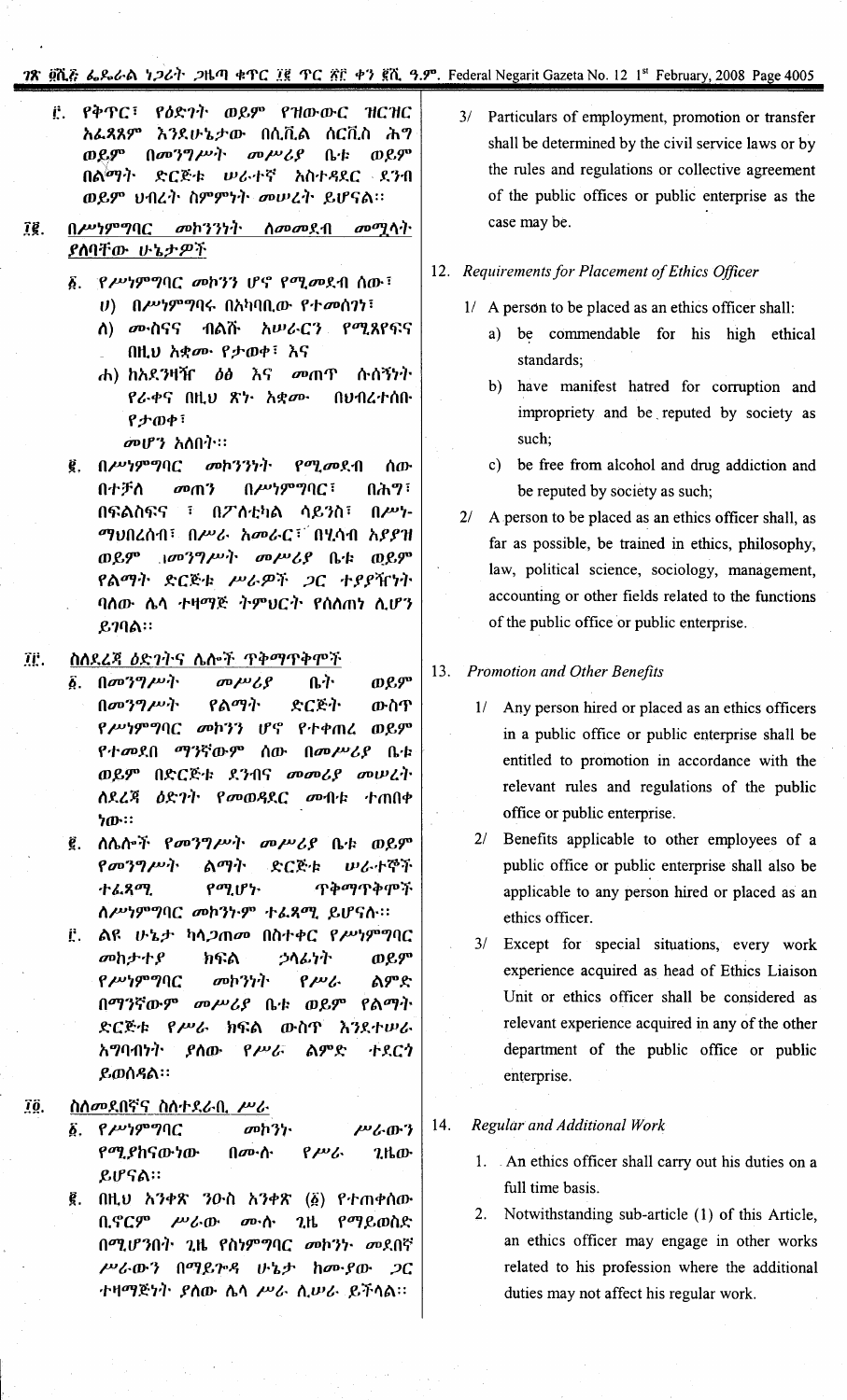1'1\ *2it} t..~Ir(;\ ~;Jt,).* ;Jtl.fTl *~~C* H *~C?!'E* ""} ~ill}.9". Federal NegaritGazetaNo. 12 1st February, 2008 Page4006

| <b>7ጽ ፬ሺ፮ ፌ</b> ዴራል ነ <i>ጋሪት ጋ</i> ዜጣ ቀጥር ፲፪ ጥር ፳፫ ቀን ፪ሺ ዓ.ም. Federal Negarit Gazeta No. 12 1 <sup>st</sup> February, 2008 Page 4006                                                                                                                                                                                                                                                                                                                                                        |                                                                                                                                                                                                                                                                                                                                                                                                                                                                                                                                                         |
|---------------------------------------------------------------------------------------------------------------------------------------------------------------------------------------------------------------------------------------------------------------------------------------------------------------------------------------------------------------------------------------------------------------------------------------------------------------------------------------------|---------------------------------------------------------------------------------------------------------------------------------------------------------------------------------------------------------------------------------------------------------------------------------------------------------------------------------------------------------------------------------------------------------------------------------------------------------------------------------------------------------------------------------------------------------|
| ክፍል አራት<br>የዲስፐሊን እርምጃ አወሳሰድ                                                                                                                                                                                                                                                                                                                                                                                                                                                                | <b>PART FOUR</b><br>DISCIPLINARY MEASURES                                                                                                                                                                                                                                                                                                                                                                                                                                                                                                               |
| የዲስፐሊን እርምጃ አወሳሰድ<br>ĨĒ.<br>በዚህ ደንብ አንቀጽ ፲፮ የተደነገገው እንደተጠበቀ<br>ሆኖ የሥነምግባር መኮንን ጥፋተኛ ሆኖ ሲገኝ<br><i>አግ</i> ባብ ባሰው ሕ <i>ግ</i> ና የመንግሥት መሥሪያ ቤቱ<br>ወይም የልማት ድርጅቱ ደንብ መሠረት ይጠየቃል።                                                                                                                                                                                                                                                                                                                 | 15. Taking of Disciplinary Measures<br>Without prejudice to Article 16 of this Regulation, an<br>ethics officer found guilty of disciplinary breaches<br>shall be held responsible in accordance with the<br>relevant laws and rules of the public office or public                                                                                                                                                                                                                                                                                     |
| ከሥራ ስስማስነሳት<br>$\vec{a}$ .<br>፩. ከባድ <i>የሥነምግ</i> ባር ጥሰት <i>የፌጸመ ወይም</i><br>በአዋ <i>ጋ</i> ቢ<br>いっか<br>ያላከናወነ<br>ሥራውን<br><i>የሥነምግ</i> ባር <i>መከንን አግ</i> ባብነት ባለው ሕግና<br>የመሥሪያ ቤቱ ወይም የልማት ድርጅቱ ደንብ<br>መሠረት ከኃላፊነቱ ሲነሳ ይችላል።<br>፪. የመሥሪያ ቤቱ ወይም የልማት<br>ድርጅቱ<br>የበሳይ ኃሳፊ በሥነምግባር<br>$\omega$ ph?}.<br>ሳይ<br><i>ያ</i> ሳሰፌውን ውሳኔ ሰ <i>መሥሪያ</i> ቤቱ<br>ወይም<br>ስልማት<br>ድርጅቱ<br>ルムナや不<br>0.117<br>ማናቸውም ዘዴ ማሳወቅ አሰበት።                                                                                | enterprise.<br>16. Removal<br>1. An ethics officer who is found guilty of serious<br>disciplinary breaches or has failed to perform his<br>duties satisfactorily may be removed from his<br>position in accordance with the relevant law and<br>rules of the public office or public enterprise.<br>2. The head of the public office or public enterprise<br>shall make the employees informed about the<br>measures taken against the ethics officer through                                                                                           |
| ĨΫ.<br>ስለቅሬታ አቀራረብና ስለይግባኝ<br>፩. የሥነምግባር መኮንኮ ከሥራው የታ <i>ገ</i> ደበት<br>ወይም የተነሳበት ምክንያት አሰአግባብ ነው<br>ብሎ ካመነ አማባብ ባለው ሕግና በመንግሥት<br>መሥሪያ ቤቱ ወይም የልማት ድርጅቱ ደንብ<br>የህብረት<br>ወይም<br>ስምምነት<br>のいんれ<br>ሥነሥርዓቱን ተከትሎ ቅሬታ ወይም ይግባኝ<br>ስማቅረብ ይችላል፡፡<br>፪ በቀረበው ቅሬታ ወይም ይግባኝ መሠረት<br>የተወሰደው<br>እርምጃ<br>ተገቢ<br>አስመሆኑ<br>የተፈጋገጠ እንደሆነ የመሠሪያ<br>ቤቱ ወይም<br>የድርጅቱ የበሳይ ኃሳፊ ይህንት ስሥራተኛው<br>በተ <i>ገኘ</i> ው ማናቸውም ዘዴ ማሳወቅ አስበት፡፡                                                                               | any available means.<br>17. Grievance and Appeal<br>1. Where the ethics officer believes that the grounds<br>for his suspension or removal are improper, he<br>may present his grievance or appeal in<br>accordance with the appropriate law and the rules<br>or collective agreement of the public office or<br>public enterprise.<br>2. Where the measure taken against the ethics<br>officer is found to be improper the head of the<br>public office or public enterprise shall make same<br>known to the employees through any available<br>means. |
| ክፍል አምስት<br>የሥነምግባር መከታተያ ክፍሎችና የኮሚሽኑ<br><u>የሥራ ግንኙነት</u><br>ትብብር<br>ÏŦ.                                                                                                                                                                                                                                                                                                                                                                                                                    | <b>PART FIVE</b><br>RELATIONSHIP BETWEEN ETHICS LIAISON<br>UNITS AND THE COMMISION                                                                                                                                                                                                                                                                                                                                                                                                                                                                      |
| የተደነገጉት<br>n <sub>H</sub><br>ሴሎች<br>አንቀጾች<br>ደንብ<br>እንደተጠበቁ ሆኖ ኮሚሽ <i>ኮ</i> ፣<br>δ.<br>$\sigma \nu \mathcal{L}$<br>ቤቶችና የመንግሥት<br>የልማት<br>ድርጅቶች የሥነምግባር ትምህርትን ስማስ<br>ፋፋትና <i>መ</i> ·ስናን ስመከሳከል በሚያደር <i>ጉት</i><br><b>ጥረት የቴክኒክና የሙያ ዕገዛ ያደርጋል፣</b><br>ስልጠናዎችን ያዘጋጃል፣ እንዲሰዋ ያደርጋል፤<br>ከመሥሪያ ቤቶችና ከልማት ድርጅቶች የበላይ<br>ĝ.<br>ኃሳፊዎችና የሥነምግባር መከታተያ ክፍሎች<br><i>ጋ</i> ር የሚወያይበት የ <i>ጋራ መ</i> ድረክ በማዚጋጀት<br>በተከናወኮ ተግባራትና ባ <i>ጋ</i> ጠሙ ችግሮች ላይ<br>ይወያል ፡<br>በሥነምግባር<br>መከታተያ ክፍሎች<br>በሚቀርቡ<br>Ē. | 18. Cooperation<br>Without prejudice to other provisions of these<br>Regulations, the Commission shall:<br>1. Provide technical and professional assistance to<br>Ethics Liaison Units in their efforts to promote<br>ethics education and prevent corruption in public<br>office and public enterprise and prepare and offer<br>training programs to them;<br>Organize joint forums where heads of public<br>2.<br>offices and public enterprises and Ethics Liaison<br>Units deliberate on activities carried out and<br>problems encountered;        |

fbft<>'f f')'fI.oCq fY:;J~ £f *Y<t91)" ooU-J/.')-*

nit&'''1.lD-/ ')~.oflCc; *~;J~ Yf.C;JI:\::*

I.

3. Cooperate and provide such other necessary assistance to the Ethics Liaison Units upon request.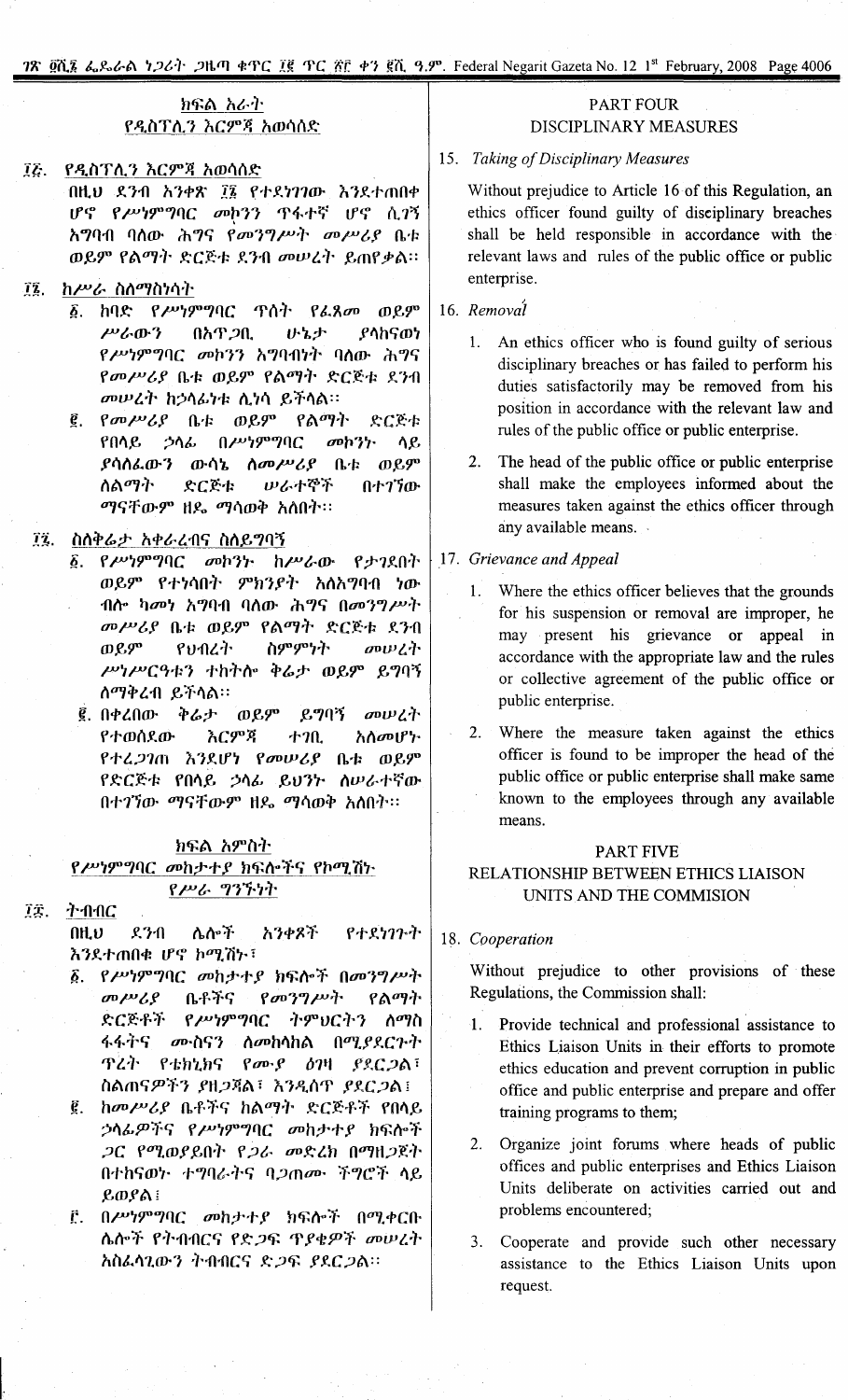## 78 gλ ζ L L L 2008 Page 4007

## ፲፱. ስለሥነምግባር መከታተያ ክፍሎች ጉዳይ ክፍል

ኮሚሽኮ በየመሥሪያ ቤቱ ወይም በየልማት ድርጅቱ የሚገኙ የሥነምግባር መከታተያ ክፍሎችን ጉዳይ የሚከታተልና ኮሚሽኑን የሚያማክር የሥነምግባር መከታተያ ክፍሎች ጉዳይ ክፍል አመቺ መስሎ በታየው መልኩ ያደራጃል።

## ኛ. ሪፖርት ስለማቅረብ

የሥነምግባር መከታተያ ክፍል፣

- ፩. በመንግሥት መ/ቤቱ ወይም በልማት ድርጅቱ የሥነምግባር ትምህርቶችን በመስጠት 27.8 ስስተሰሩ ሥራዎችና ስላ*ጋ*ጠሙ ችግሮች፣
- ወይም በልማት ድርጅቱ ĝ. በመስሪያ  $0-t$ ለሙስናና ለብልሹ አሰራር የተ*ጋ*ለጡ አሰራሮችን ለማስተካከል ስለተወሰዱ እርምጃዎችና ስላጋ ጠሙ ችግሮች፣
- ወይም  $\mathbf{f}$ .  $\mathbf{0}$   $\mathbf{w}$   $\mathbf{w}$   $\mathbf{c}$   $\mathbf{e}$   $\mathbf{u}$   $\mathbf{r}$ በልማት ድርጅቱ ስስተከሰቱ የሙስና ወይም አሠራር የብልሹ ችግሮች፣ እርምጃዎች ስስተወሰዱ ወይም ሁኔታው ስሳሰበት ደረጃ፣ እና
- Ö. በኮሚሽኑ በኩል ሊደረጉ ስለሚ*ገ*ባቸው ድ*ጋ*ፎችና ትብብሮች፣ በየሩብ አመቱና በየአመቱ ስኮሚሽኮ ሪፖርት ያቀርባል።

## ክፍል ስድስት <u>ልዩ ልዩ ድን*ጋጌ*ዎች</u>

## ኛ፩. የቂም በቀል እርምጃ ስለመከልከሱ

- ፩. በዚህ ደንብ አንቀጽ ፯ ስሥነ-ምግባር መከታተያ ተግባራት በማከናወኮ ክፍል የተሰጡትን ምክንያት በሥነ-ምግባር መኮንን ሳይ የቂም በቀል እርምጃ መውሰድ ተከስከስ ነው።
- ፪. የቂም በቀል እርምጃ የተወሰደበት የሥነ-ምግባር  $\omega$ <sub>0</sub>  $\gamma$ የበቀል እርምጃው እንዲታገድለት ስኮሚሽኮ አቤቱታ ማቅረብ ይችላል።
- ኮሚሽኮ  $0H<sub>u</sub>$ አንቀጽ ንዑስ አንቀጽ  $\mathbf{r}$  $\left( \mathbf{g} \right)$ መሠረት የቀረበሰትን አቤቱታ መርምሮ የቂም እርምጃ መወሰዱን ካረ*ጋገ*ጠ የበቀል በቀል እሪምጃው እንዲቆም የእግድ ትእዛዝ ይሰጣል።

#### Ãĝ. ቅነሳ

ሠራተኛን መቀነስ ግዴታ በሚሆንበት ወቅት የሥነ-ምግባር መከታተያ ክፍል ሃሳፊን ሠራተኞች በአሠሪና ሠራተኛ አዋጅ ቁጥር ፫፻፸፯/፲፱፻፺፮፣ ኛ፱ (፫) (ሥ) ስሥራተኞች ተጠሪዎች አንቀጽ የተሰጠው ጥበቃ ይደረግሳቸዋል።

- ÄË. ተልጸሚነት ስለማይኖራቸው ሕጉች የሚቃረኮ ደንቦችና  $8033$ ደንብ የአሠራር ልማዶች በዚህ ደንብ ውስጥ በተሸፌኮ ጉዳዮች ላይ ተልጻሚነት አይኖራቸውም ፡፡
- መመሪያዎችን የማውጣት ሥልጣን ÄÔ. ኮሚሽኑ ስዚህ ደንብ አፌጻጸም የሚያስፌልጉ መመሪያዎችን ሲያወጣ ይችላል።
- ŜĞ. ደንቡ *የሚፀ*ናበት ጊዜ ታትሞ ደንብ በፌጼራል ነ*ጋ*ሪት *ጋ*ዜጣ  $\mathcal{L} \mathcal{U}$ ከወጣበት ቀን ጀምሮ የፀና ይሆናል።

አዲስ አበባ ጥር ፳፫ ቀን ፪ሺህ ዓ.ም.

## *መ*ሰስ ዜናዊ

## የኢትዮጵያ ፌዴራሳዊ ዲሞክራሲያዊ ሪፐብሊክ ጠቅሳይ *ሚኒ*ስትር

## 19. Ethics Liaison Units Affairs Section

The Commission shall organize, in a way it may find it suitable, an Ethics Liaison Units Affairs Section responsible for the follow up of the Ethics Liaison Units established in different public offices and public enterprises and advise the Commission..

## 20. Reporting

Any Ethics Liaison Unit shall submit quarterly and annual reports to the Commission:

- activities carried out and problems on  $1.$ encountered with respect education relating to corruption;
- $2.$ on measures taken to correct working procedures of the public office or enterprise exposed to the risks of corruption and impropriety and problems encountered:
- $3<sub>1</sub>$ on measures taken following the occurrence of corruption or impropriety problems in the public office or public enterprise or the state of the case; and
- 4. on co-operations and supports expected from the Commission.

## **PART SIX** MISCELLANEOUS PROVISIONS

21. Prohibition of Reprisal Measures

- Taking any reprisal measure against an ethics  $1.$ officer due to his performance of the functions entrusted to Ethics Liaison Unit under Article 7 of this Regulation is prohibited.
- 2. An ethics officer against whom a reprisal measure has been taken may apply to the Commission for the suspension of the reprisal measure.
- The Commission shall suspend any reprisal  $3.$ measure upon ascertaining its existence by examining an application submitted to it in accordance with sub-article (2) of this Article.
- 22. Reduction

In situations where reduction of workers becomes imminent, the head and workers of the Ethics Liaison Unit shall have the right accorded to workers' representatives in the Labor Proclamation No. 377/2003, Article 29 (3) (e).

23. Inapplicable Laws

Regulations and customary practices inconsistent with the provisions of this Regulation may not be applicable with respect to matters covered under this Regulation.

## 24. Power to issue Directives

The Commission may issue directives necessary for the implementation of this Regulation.

## 25. Effective Date

This Regulation shall enter into force up on the date of publication in the Federal Negarit Gazeta. Done at Addis Ababa, this 1<sup>st</sup> day of February, 2008.

## **MELES ZENAWI**

## PRIME MINISTER OF THE FEDERAL DEMOCRATIC REPUBLIC OF ETHIOPIA